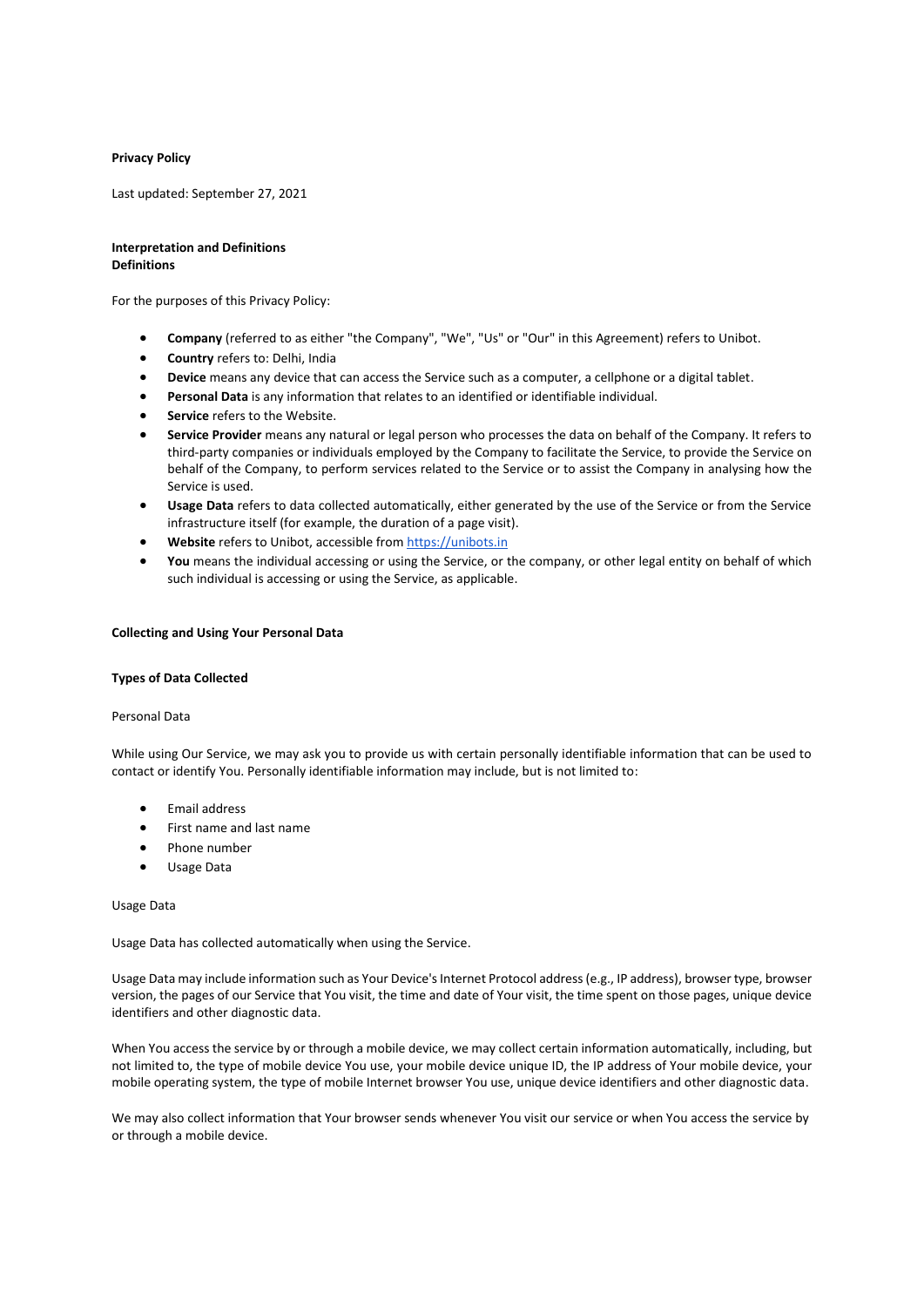## **Use of Your Personal Data**

The Company may use Personal Data for the following purposes:

- **To provide and maintain our Service**, including to monitor the usage of our service.
- **To contact You:** To contact you by email, telephone calls, SMS, or other equivalent forms of electronic communication, such as a mobile application's push notifications regarding updates or informative communications related to the functionalities, products or contracted services, including the security updates, when necessary or reasonable for their implementation.
- **To manage Your requests:** To attend and manage Your requests to us.

We may share Your personal information in the following situations:

- **With Affiliates:** We may share Your information with Our affiliates, in which case we will require those affiliates to honour this privacy policy. Affiliates include Our parent company and any other subsidiaries, joint venture partners or other companies that We control or that are under common control with Us.
- **With business partners:** We may share your information with Our business partners to offer you certain products, services or promotions.

#### **Disclosure of Your Personal Data**

#### Business Transactions

If the Company is involved in a merger, acquisition or asset sale, your personal data may be transferred. We will provide notice before your personal data is transferred and becomes subject to a different Privacy Policy.

#### Law enforcement

Under certain circumstances, the Company may be required to disclose Your personal data if required to do so by law or in response to valid requests by public authorities (e.g., a court or a government agency).

#### Other legal requirements

The Company may disclose your personal data in the good faith belief that such action is necessary to:

- Comply with a legal obligation
- Protect and defend the rights or property of the Company
- Prevent or investigate possible wrongdoing in connection with the Service
- Protect the personal safety of Users of the Service or the public
- Protect against legal liability

#### **Links to Other Websites**

Our Service may contain links to other websites that are not operated by Us. If You click on a third-party link, you will be directed to that third party's site. We strongly advise You to review the Privacy Policy of every site You visit. We have no control over and assume no responsibility for the content, privacy policies or practices of any third-party sites or services.

## **Changes to this Privacy Policy**

We may update Our Privacy Policy from time to time. We will notify you of any changes by posting the new Privacy Policy on this page.

We will let You know via email and/or a prominent notice on Our Service, prior to the change becoming effective and update the "Last updated" date at the top of this Privacy Policy.

You are advised to review this Privacy Policy periodically for any changes. Changes to this Privacy Policy are effective when they are posted on this page.